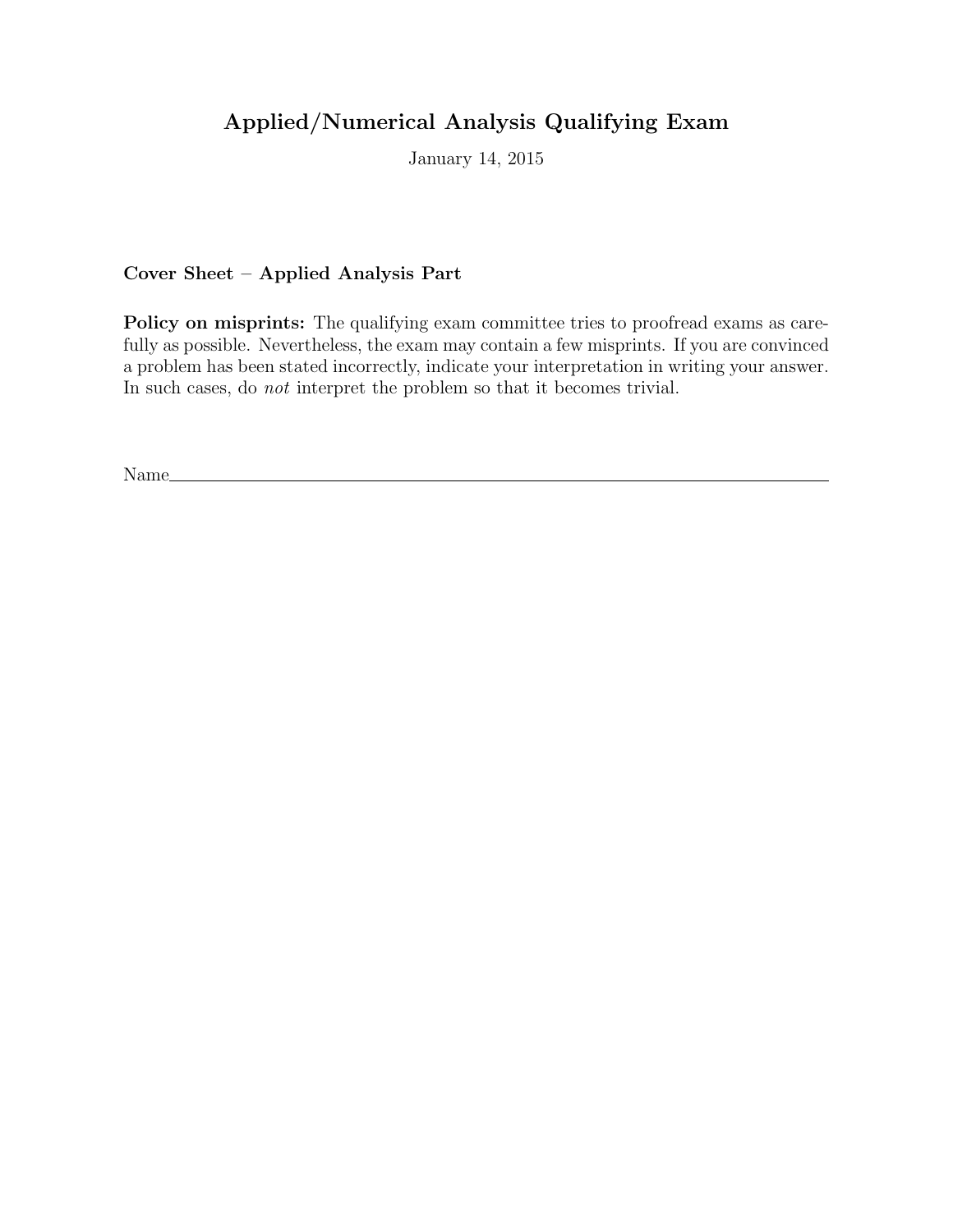### Combined Applied Analysis/Numerical Analysis Qualifier Applied Analysis Part January 14, 2015

Instructions: Do any 3 of the 4 problems in this part of the exam. Show all of your work clearly. Please indicate which of the 4 problems you are skipping.

Problem 1. State and prove the Shannon sampling theorem.

**Problem 2.** Let D be the set of compactly supported functions defined on R and let  $\mathcal{D}'$ be the corresponding set of distributions.

- (a) Define convergence in  $\mathcal D$  and  $\mathcal D'$ .
- (b) Give an example of a function in D.
- (c) Show that  $\psi \in \mathcal{D}$  has the form  $\psi(x) = (x\phi(x))'$  for some  $\phi \in \mathcal{D}$  if and only if  $\int_{-\infty}^{\infty} \psi(x) dx = \int_{0}^{\infty} \psi(x) dx = 0.$
- (d) Use 2(c) to show that if  $T \in \mathcal{D}'$  satisfies  $xT'(x) = 0$ , then  $T(x) = c_1 1 + c_2 H(x)$ , where  $H$  is the Heaviside step function.

**Problem 3.** Let  $\mathcal{H}$  be a (separable) Hilbert space and let  $\mathcal{B}(\mathcal{H})$  be the Banach space of bounded operators on  $\mathcal{H}$ . In addition, let  $\mathcal{C}(\mathcal{H})$  be the subspace of  $\mathcal{B}(\mathcal{H})$  comprising the compact operators on H.

- (a) Show that  $\mathcal{C}(\mathcal{H})$  is closed in  $\mathcal{B}(\mathcal{H})$ .
- (b) Define the term  $Hilbert-Schmidt operator$ . Show that if K is Hilbert-Schmidt, then it is compact. (You may assume that  $K \in \mathcal{B}(\mathcal{H})$ .)
- (c) Find the Green's function  $G(x, y)$  for boundary value problem

(3.1) 
$$
u'' = f, \ u(0) = 0, \ u(1) = 0,
$$

and show that  $Gf(x) = \int_0^1 G(x, y) f(y) dy$  is compact.

**Problem 4.** Let  $\mathcal{P}$  be the set of all polynomials in x.

- (a) State and sketch a proof of the Weierstrass approximation theorem.
- (b) Show that  $P$  is dense in  $L^2[0,1]$ .
- (c) Let  $\mathcal{U} := \{p_n\}_{n=0}^{\infty}$  be the orthonormal set of polynomials obtained from P via the Gram-Schmidt process. Show that U is a complete set in  $L^2[0,1]$ .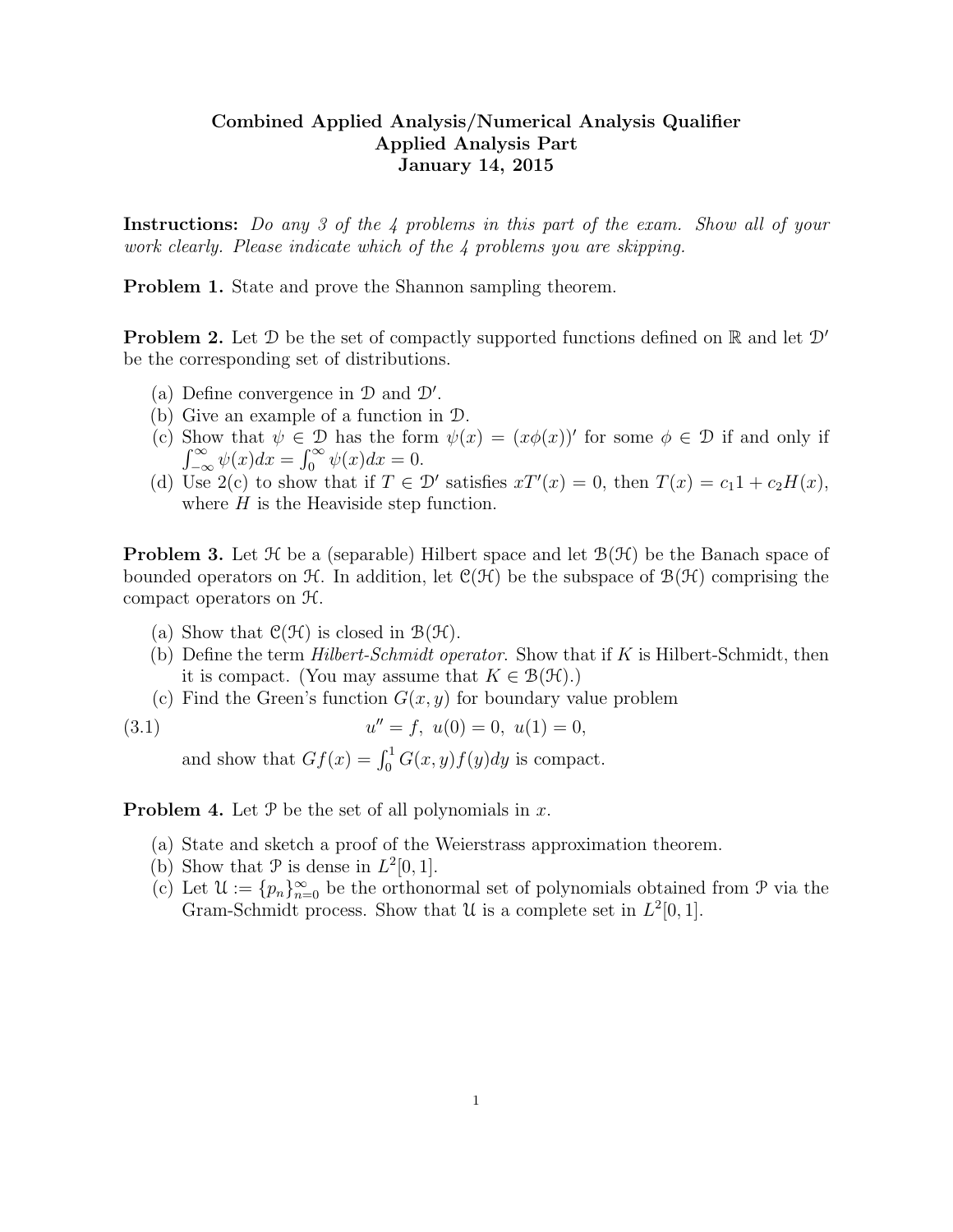# Applied/Numerical Analysis Qualifying Exam

January 14, 2015

Cover Sheet – Numerical Analysis Part

Policy on misprints: The qualifying exam committee tries to proofread exams as carefully as possible. Nevertheless, the exam may contain a few misprints. If you are convinced a problem has been stated incorrectly, indicate your interpretation in writing your answer. In such cases, do not interpret the problem so that it becomes trivial.

Name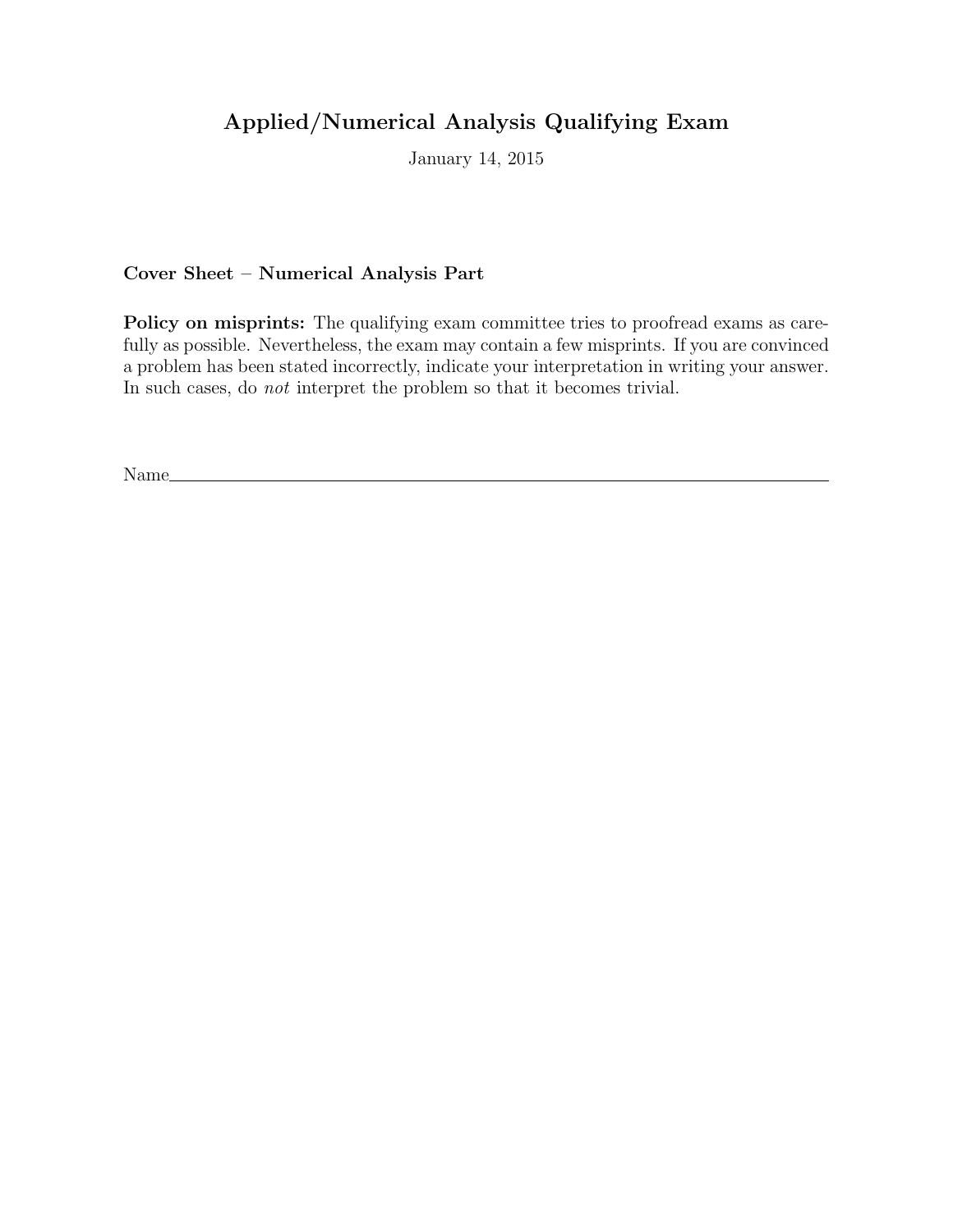#### NUMERICAL ANALYSIS QUALIFIER

#### January, 2015

**Problem 1.** Let f be a given function in  $L^2(0,2)$  and  $u \in H^1(0,2)$  be the solution of

(1.1) 
$$
a(u, v) := \int_0^2 (u'v' + x uv) dx = \int_0^2 f v dx =: L(v), \quad \text{for all } v \in H^1(0, 2).
$$

- (a) Derive the strong form of problem  $(1.1)$  assuming that the solution u is smooth.
- (b) Show that the bilinear form  $a(\cdot, \cdot)$  is coercive in  $H^1(0, 2)$ . You first prove that for  $v \in H^1(0, 2)$

(1.2) 
$$
||v||_{L^{2}(0,2)}^{2} \leq C \left( \int_{1}^{2} v^{2}(x) dx + ||v'||_{L^{2}(0,2)}^{2} \right)
$$

with some positive constant  $C$  and then show that the left hand side of this inequality is bounded by  $a(v, v)$ .

(c) Let  $\mathfrak{T}_h$ ,  $0 < h < 1$ , be quasi-uniform partition of  $(0, 2)$ . The elements of this partitioning will be denoted by  $\tau$ . Set

$$
V_h := \{ v_h \in H^1(0, 2) : \ v_h|_{\tau} \in \mathbb{P}^1, \quad \tau \in \mathcal{T}_h \}
$$

where  $\mathbb{P}^1$  denotes the space of linear polynomials on  $\mathbb{R}^2$  and consider the following Galerkin FEM: find  $u_h \in V_h$  such that

(1.3) 
$$
a_h(u_h, v_h) := \int_0^2 u'_h v'_h + Q_h(x u_h v_h) = L(v_h), \quad \forall v_h \in V_h.
$$

where for computing the integral  $\int_0^2 x u_h v_h dx$  we have used the quadrature

$$
Q_h(w) := \sum_{\tau \in \mathcal{T}_h} \frac{|\tau|}{2} (w(P_1) + w(P_2)),
$$

with  $P_1$  and  $P_2$  being the end points of the subinterval  $\tau$ .

Using similar argument as in the proof of the inequality (1.2), show that  $a_h(\cdot, \cdot)$  is coercive in  $H^1(0, 2)$ , i.e. there is a constant  $\alpha_0 > 0$ , independent of h, such that

$$
a_h(v_h, v_h) \ge \alpha_0 \|v_h\|_{H^1(0,2)}^2 \quad \forall v_h \in V_h.
$$

**Problem 2.** Let  $\Omega \subset \mathbb{R}^2$  be a convex polygonal domain, and let  $\mathcal{T}_h$  be a shape-regular and quasi-uniform triangulation of  $\Omega$  with element diameters uniformly equivalent to h. Let also  $V_h \subset H_0^1(\Omega)$  be a piecewise linear Lagrange finite element space. You may assume the existence of an interpolation operator  $I_h: H_0^1(\Omega) \to V_h$  satisfying

$$
||u - I_h u||_{L_2(\Omega)} + h||u - I_h u||_{H^1(\Omega)} \leq Ch^2 |u|_{H^2(\Omega)}.
$$

(a) Let  $u(t) \in H_0^1(\Omega)$   $(0 \le t \le T)$ ,  $u_0$ , and f be sufficiently smooth such that

$$
\int_{\Omega} u_t v \, dx + \int_{\Omega} \nabla u \cdot \nabla v \, dx = \int_{\Omega} fv \, dx, \ v \in H_0^1(\Omega), \ 0 < t \leq T,
$$
\n
$$
u(x, 0) = u_0(x), \ x \in \Omega.
$$